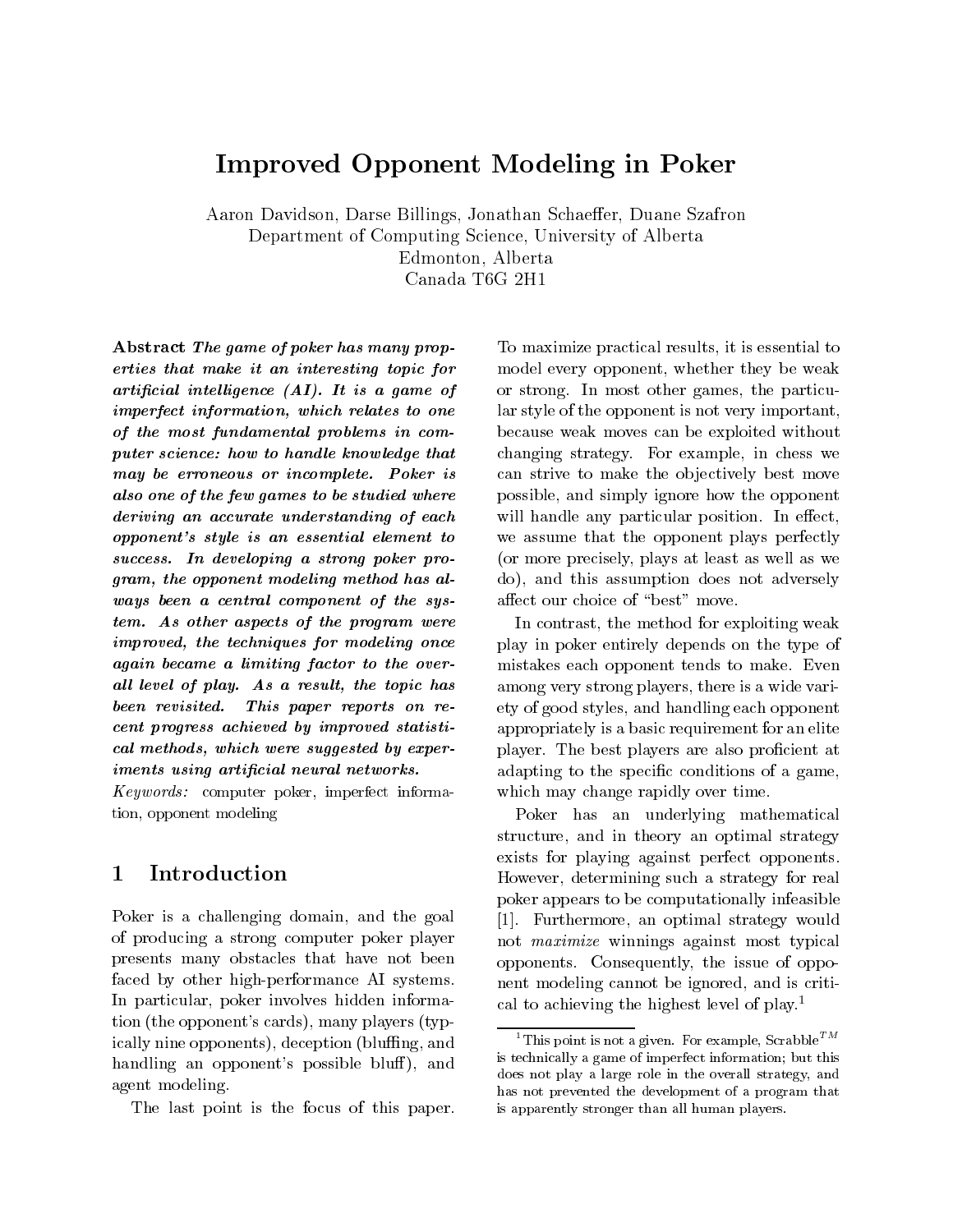#### 2 Texas Hold'em

The variation of poker examined in this research is Texas Hold'em. This is the most popular form of poker played in North American card clubs and casinos. Hold'em is generally regarded to be the most strategically complex variant of poker commonly played, and is the game of choice for determining the world champion. Despite the richness in strategy, the game is logistically quite simple.

In \10-20 limit Hold'em", each player is dealt two private hole cards, face down. The first two players behind the dealer must post blind bets of \$5 and \$10, respectively, and each player in turn must either *fold, call* the current bet, or raise an additional \$10. On the completion of that first betting round, three community cards, collectively known as the  $flop$ , are dealt face up on the table, and another betting round ensues, where all bets and raises are exactly \$10 (one small bet). Another card, called the turn, is dealt face up, followed by a betting round where all bets and raises are doubled to \$20 (one large bet). A final *river* card is dealt face up, followed by a final betting round at \$20. If more than one player is still active (ie. has not folded), the hole cards are exposed and the winner is determined by the best five-card poker hand, using any combination of the two private cards and the five community cards. A thorough introduction to the strategy of Texas Hold'em can be found in [2].

Our original poker-playing program, Loki [3, 4], has been rewritten and is now called Poki. The program design, including evaluation of hand strength, draw potential, betting strategy, and "search" by simulation, are beyond the scope of this paper [3, 4].

## 3 Previous Opponent Modeling System

During the course of each hand, a weight table is maintained for each opponent. For each possible combination of hole cards, the table gives the probability that the opponent would have played that hand to the present point in the game. Since there are only 1326 two-card combinations, it is convenient to store a value in the range 0.0 to 1.0 for each particular hand. This probability distribution is updated after each opponent action, to be consistent with the betting decisions observed throughout the current hand. The precise details of this reweighting process depends on our method of modeling each opponent.

If we do no opponent modeling at all, we effectively do not update the weight table. All values are fixed, and the probability density function is flat. This is a simple-minded baseline, which ignores all opponent actions.

If we modify the weights as play proceeds, but do it the same way for all players according to some chosen standard for \typical" play, we call it generic opponent modeling. For example, we might assume that all opponents will play the same way that we would in each particular situation. This is a vast improvement over no modeling at all, but could be very inaccurate for certain opponents.

Finally, *specific opponent modeling* treats every player as distinct, and utilizes information collected from all previous hands witnessed. While this is obviously preferable to generic opponent modeling in principle, the crude statistical methods used previously were insufficient to show a meaningful advantage. The experiments in this paper involve some fairly straight-forward enhancements to the existing system, which account for more context in the historical record of each player. The result is a signicant increase in winning rate, and a clear superiority of the specic techniques over a generic approach.

The basic data structure used for the opponent model is a table of betting frequencies for various stages during the hand. The old system consisted of counting the number of times each player folded, called, or raised in each of twelve particular contexts (depending on the betting round (pre-flop, flop, turn, river) and the number of bets to call (zero, one, two or more)).

After each opponent action, the correspond-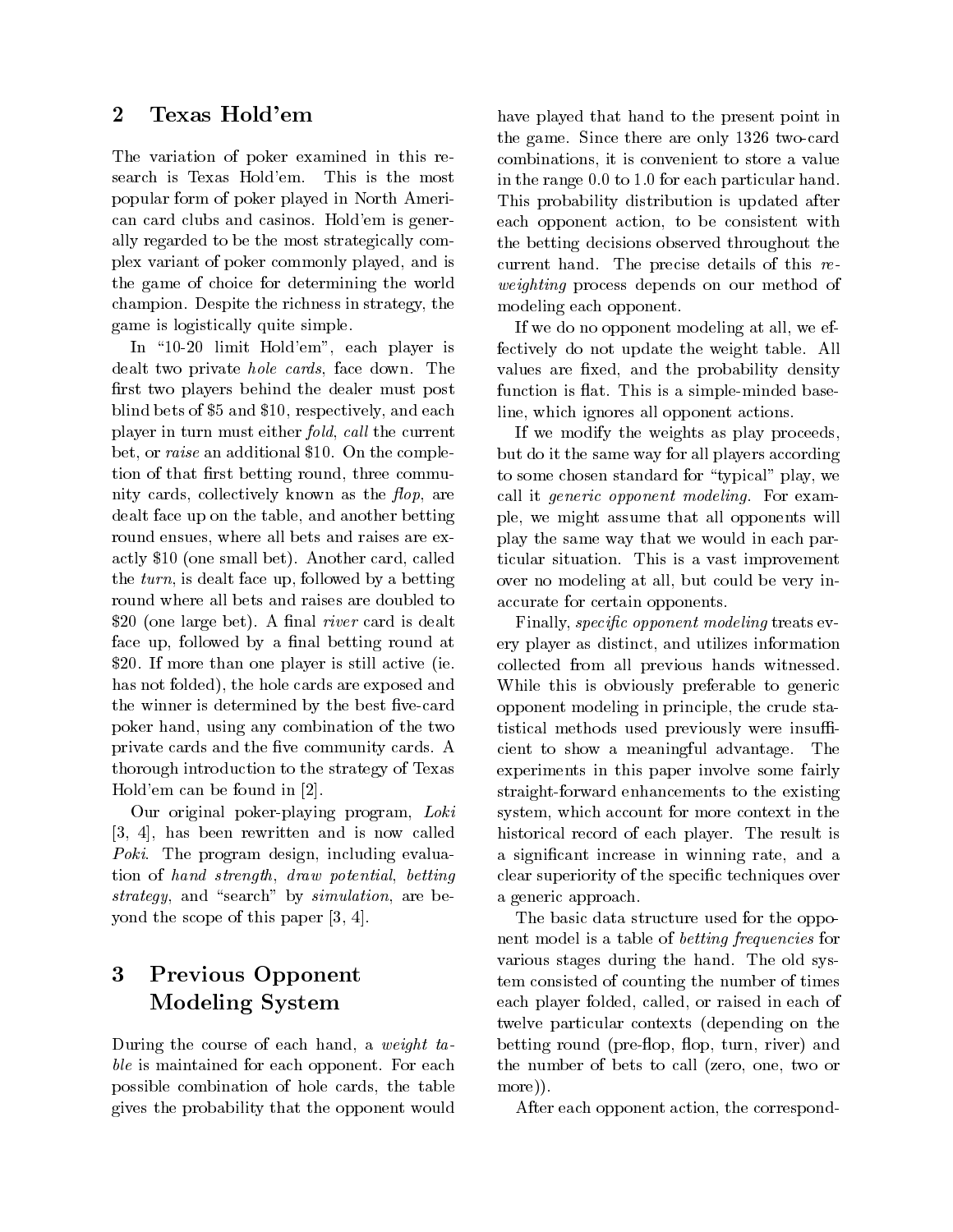ing betting frequencies were used to determine that player's *threshold*, or median hand tions. strength, for the observed action. This in turn was used to estimate the *a posteriori* probability of each possible holding, given its connection to the community cards.

This framework was rather simplistic, as it did not account for many relevant details, such as number of active opponents, and betting position. For example, betting first into many opponents is clearly very different from betting after a single opponent has checked; but with the previous crude modeling, the actions under these different conditions were merged into one betting context. Nevertheless, a fully adaptive re-weighting system based on this information was able to perform as well as the generic opponent modeling system, which was based on a number of expert-defined default values.

# 4 Improved Opponent Modeling System

There are many other contextual factors that could potentially affect a player's behavior, such as number of active players, relative betting position, size of the pot, and characteristics of the community board cards (eg. the existence of flush or straight draws). Testing each  $5$ of these factors and tuning their usage would be labourious, and not particularly interesting from a scientic point of view.

Moreover, this approach would be contrary to the philosophy of developing an autonomous system which decides the best action in any situation entirely on its own. Strategies based on a simple rule-based approach are inherently flawed, resulting in a system that contains serious gaps and biases. We believe the inclusion of explicit human knowledge should be avoided whenever possible, in favour of more computeroriented methods. Historically, this view has been supported by virtually every major success in high-performance game systems, and in many other areas of AI.

Playing poker at a world-class level will require dynamic learning as play proceeds, and the ability to adapt to the prevailing condi-As such, we have begun investigating alternative methods of accomplishing these tasks, which potentially offer much greater flexibility than the existing structure.

A preliminary study was conducted using an artificial neural network (ANN) for the specific goal of predicting an opponent's next action, based on a full history of a few hundred previous hands by that player [5]. One advantage of using a neural network is that many different parameters can be provided as input, and they will be weighted to maximize the accuracy of the target output, without external intervention. In this way, we can filter out much of the "noise", and identify those features or patterns that are most relevant to the given set of data. This insight will be useful, even if the technique itself cannot be incorporated into a real-time system.

As a result of the ANN study, two particularly strong features for prediction were identi fied: previous action, and previous amount to call. These properties were added to the existing opponent modeling system to create new contexts, and the performance of the new system was tested empirically.

#### 5 Experimental Results

Poki plays on an online poker server on the Internet Relay Chat (irc.poker.net). Several different poker channels are available, and each game is administered by a dedicated program, or \bot", which deals the cards and prompts each player in turn for an action. No real money is at stake, but statistics are maintained between sessions. All users are eligible to play in the entry level games, called  $#hol$ dem1. Players who accumulate a large enough bankroll by winning at this level are permitted to play in a more advanced game, called #holdem2. Although the participants are only playing for pride, the majority of people take the game seriously, so it is usually similar to a game in a casino.

This venue has been an important testbed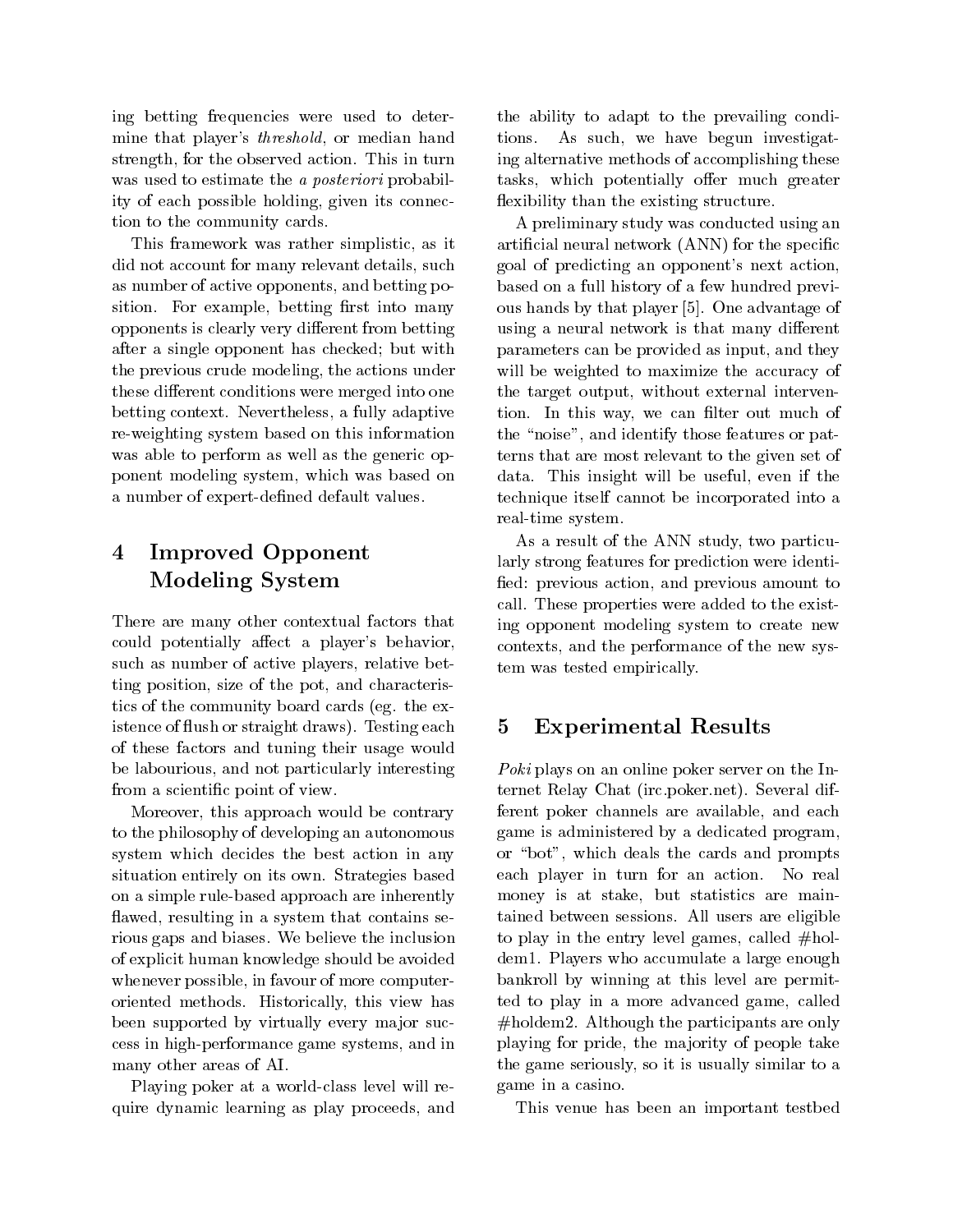throughout the development of the program. The empirical data gathered in play against actual human opponents has consistently proven to be more reliable than the results of selfplay experiments. While playing the program against other versions of itself is a useful diagnostic tool, the inherent biases ("nearsightedness") of this form of testing make realworld experiments indispensable.

The training data for the neural network was based on log files of actual hands played on the IRC poker server by particular opponents. This data was fed into a standard feed-forward ANN (also known as a multilayer perceptron) with four nodes in the hidden layer, and three output nodes for fold, call, or raise. Nineteen different parameters were provided as input nodes, including all of the properties mentioned previously. The back propagation algorithm for neural networks (effectively a local hill-climbing method) was used on repeated iterations of the training data to maximize the prediction of all post-flop betting decisions by that player.

The results of these off-line computations were very encouraging. The actions of real opponents (on independent test data) could routinely be predicted with 80% accuracy, and up to 90% in some cases.

Table 1 demonstrates the accuracy of a typical network with a so-called "confusion matrix" [5]. The columns indicate the predicted frequencies of fold, call and raise, and the rows give the actual frequencies. Values on the main diagonal are correct predictions. For example, 3.3% of the time, the neural net predicted that an opponent would raise when they actually called.

Knowing the type of error the network is prone to make is also useful information, because not all errors are equally serious. For example, incorrectly predicting that an opponent will fold can result in a signicant error in the calculation of expected value. This was the source of some erratic behavior in previous betting strategies based on run-time simulations. As we can see from the confusion matrix, this type of error is negligible for this particular

|        | Prediction |      |          |       |      |  |  |  |
|--------|------------|------|----------|-------|------|--|--|--|
| Actual |            | fold | call     | raise |      |  |  |  |
|        | fold       | 13.0 | 0.3      | 0.3   | 13.6 |  |  |  |
|        | call       | 0.0  | 58.4     | 3.3   | 61.8 |  |  |  |
|        | raise      | 0.0  | $10.5\,$ | 14.1  | 24.7 |  |  |  |
|        | %          | 13.0 | 69.3     | 17.7  | 85.6 |  |  |  |

Table 1: Neural Net Prediction Accuracy

network and opponent.

Figure 1 is an illustration of a neural net predicting the opponent's next action in a particular context. The black area within a node represents the internal value (solid black is 100%), and the thickness of a line corresponds to the strength of that particular signal. Black lines represent a positive correlation, whereas grey lines indicate an inverse relationship. Input 12 is the previous bets to call, while input 11 is the previous action (check/call or bet/raise).

We compared the ANN results to the previous opponent modeling system directly, by using the old system to make the same kind of predictions on the given test data. However, the ANN is an off-line technique, which may or may not eventually be feasible in real time. The results can be used to indicate which input conditions have the greatest influence on the prediction. Two of the strongest factors that were not in the previous opponent modeling system were the opponent's previous action and the previous amount to call. These were used to enhance the existing framework.

Table 2 compares the predictions of the three models on seven different players, ranging in ability from rather weak to fairly strong. The table gives the number of training examples, test examples, prediction rates for the previous, enhanced, and neural net models (in percent), and the strength of the opponent (their overall win rate). The ANN was able to predict the opponent's next action much more reliably, about 81% of the time compared to 57% for the old system.

The program could benefit from a complete re-design of the opponent modeling system,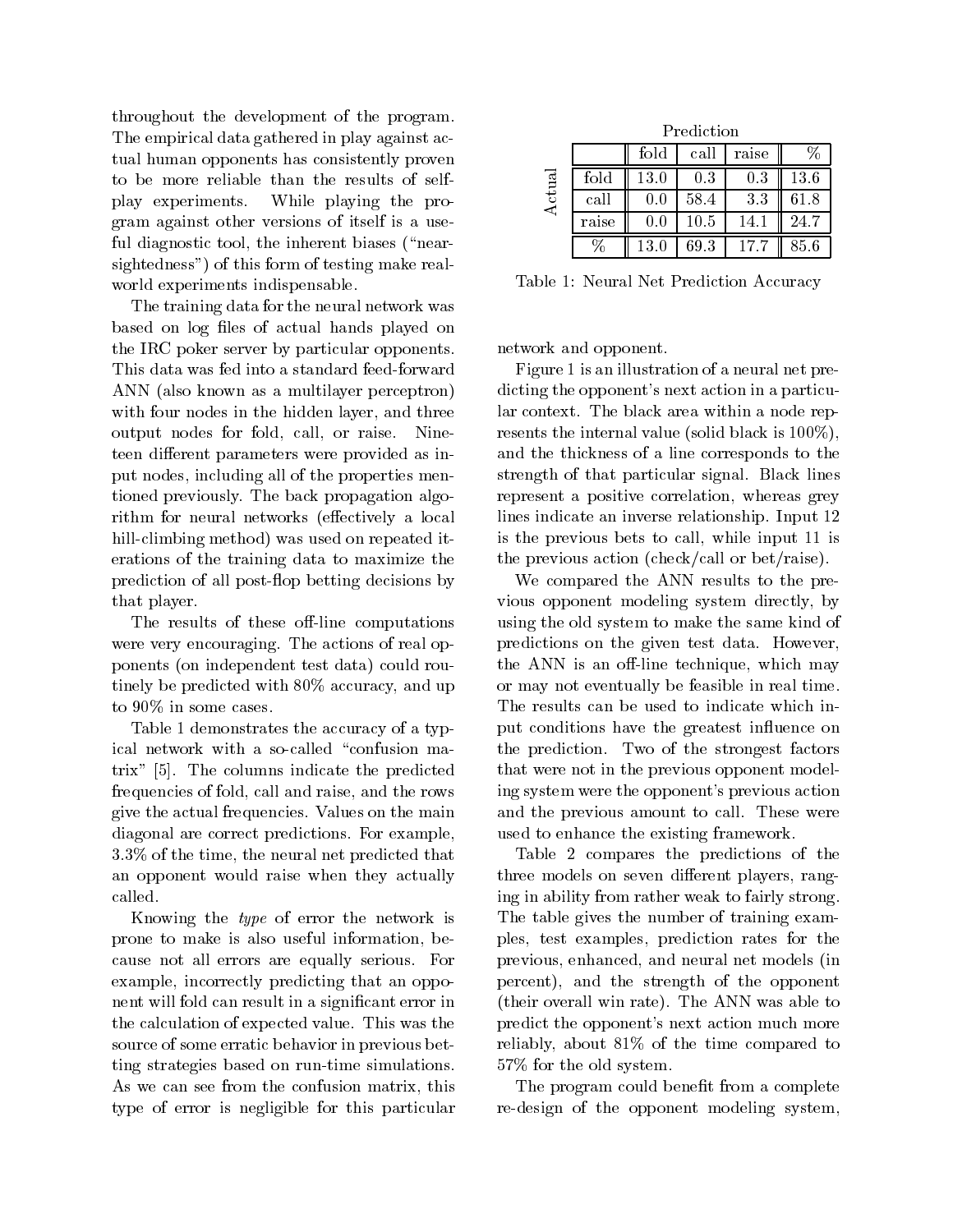

Figure 1: A network after being trained on a specic opponent (predicting a raise)





Figure 2: Performance of Poki with old and new opponent modeling systems on #holdem1.

Figure 3: Performance of Poki with old and new opponent modeling systems on #holdem2.

which is planned for the near future. However, the results of the hypothetical model suggest that much of this improvement could be realized immediately with fairly simple enhancements to the existing system, having identified the most signicant factors.

In order to test this claim, new versions of Poki were run on the online poker server, using the refined modeling system with no prior opponent information. The #holdem1 results are shown in Figure 2 and #holdem2 in Figure 3.

To obtain a statistically signicant sample, each version must be tested over several thousand hands. The variance in poker is very high, and lengthy runs of good or bad luck are possible. Although most results are fairly stable, anomalies are occasionally observed (one such instance is described below). Common practice is to have each version play at least 20,000 hands at the given level. In order to compare results between games at different levels, the win rate is measured in small bets per hand (sb/h). As a point of reference, an average professional poker player earns in the range of 0.05 to 0.10 sb/h (albeit in much tougher games!).

As a baseline, a version which used no oppo-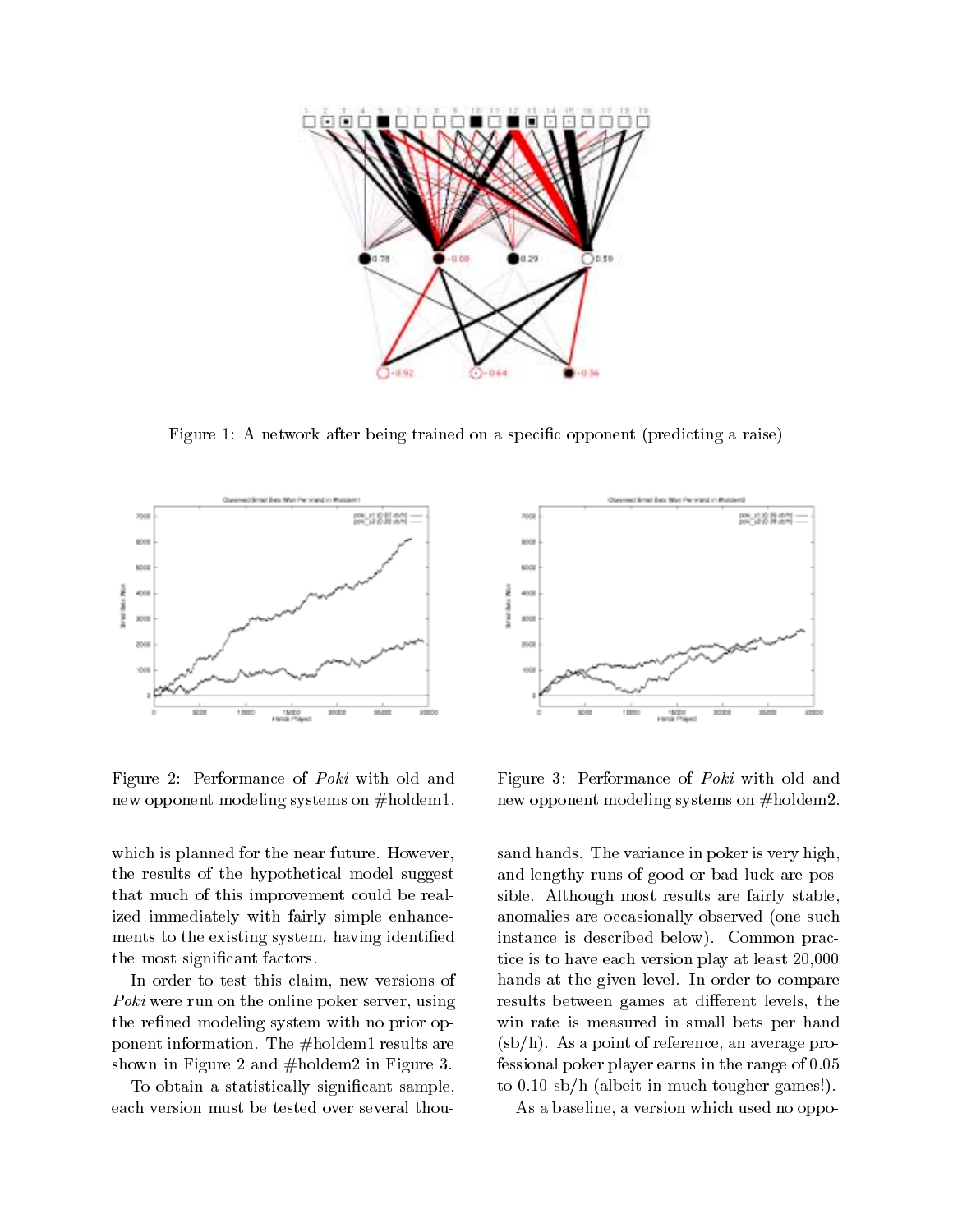| Train | <b>Test</b> | Prev | Enhc | <b>ANN</b> | sb/h     |                |
|-------|-------------|------|------|------------|----------|----------------|
| 218   | 361         | 63.4 | 69.5 | 90.0       | $-0.017$ | #              |
| 250   | 217         | 52.1 | 64.1 | 75.6       | 0.131    | A <sub>1</sub> |
| 1323  | 615         | 58.2 | 72.2 | 80.0       | $-0.076$ | $P_{0}$        |
| 237   | 116         | 56.0 | 72.4 | 75.6       | $-0.078$ | eli            |
| 325   | 109         | 55.1 | 73.4 | 82.6       | 0.127    | pc             |
| 90    | 322         | 51.2 | 70.2 | 82.6       | 0.166    | siy            |
| 86    | 138         | 65.2 | 80.4 | 81.2       | $-0.138$ | fu.            |
| 361   | 268         | 57.3 | 71.7 | 81.1       | 0.016    | ea             |

Table 2: Comparison of three prediction techniques.

nent modeling whatsoever was tested on #holdem1. This program was unable to win consistently, with a long term average near zero (break-even). In the advanced game, it would have lost quickly.

Poki with the old specific opponent modeling system (poki\_s1) won at a rate of approximately  $+0.09$  sb/h in both #holdem1 and #holdem2 games. Full length runs for the generic opponent modeling system were also conducted, resulting in a win rate of approximately  $+0.08$  sb/h for  $#holdem1$ , and  $+0.05$  $sb/h$  for  $#holdem2$ . This is consistent with our previously reported results, where the two methods had roughly comparable win rates [3].

With the enhanced model (poki\_s2), the results against players on #holdem1 improved significantly, to  $+0.22$  sb/h. In contrast, the difference in performance did not appear to be signicant for the #holdem2 game, reaching about  $+0.08$  sb/h. However, an anomaly appears to have occurred over a span of 6,000 hands near the beginning of this run.2 If this negative stretch was indeed primarily due to bad luck, then a better estimate of the final win rate would be at least  $+0.12$  sb/h.

The difference between the results for the  $#holdem1$  and  $#holdem2$  games is interesting. After analyzing the hand evaluations made by Poki, it was clear that the new opponent modeling was more committal. Actions of the opponent were given a lot of credit, whether passive or aggressive. This makes it more successful against predictable players, but also more easily deceived against tricky opponents. For example, the program became more vulnerable to a "slowplay", where the opponent does not raise a very strong hand until a later betting round. Since strong players are able to detect this difference over time, they are able to adapt their play to exploit this characteristic.3 The lesson is that the modeling technique itself should be adaptive, based on the predictability of the opponent.

### 6 Conclusions and Future Work

In this paper, we revisited the problem of opponent modeling, which is central to the playing ability of a computer poker player. A recurring theme of the research is that improving the program is not a simple linear task, but is a complex system of trade-offs, involving every component of the program. The task of predicting an opponent's next action, based on a large set of contextual information, was investigated with articial neural networks. The results of these experiments suggested simple but effective changes that could be made to the real-time system.

The modifications to the old modeling system were not extensive, but it is instructive to observe the signicant improvements achieved with fairly simple enhancements. Furthermore, it is much more satisfying (and less work!) to have identified these properties with an au-

 $2$ At the time of this decline, the log of 10,000 commented hands (played over a two week period) was scru tinized. While several distinguishable features of the new modeling system were apparent, there was no obvious explanation for the losing streak, other than having an inordinately large number of good hands lose due to bad luck. Over the following week, the fortune of the program reversed again, and it recovered all of the previous losses.

<sup>&</sup>lt;sup>3</sup>Other indications of adaptation by the regular players are also evident. In many runs, a noticeable drop in win rate occurs after about 5,000 hands. This curve was less prevalent in versions of Poki based on run-time simulations, presumably because the resulting style was less predictable than the conventional approach.